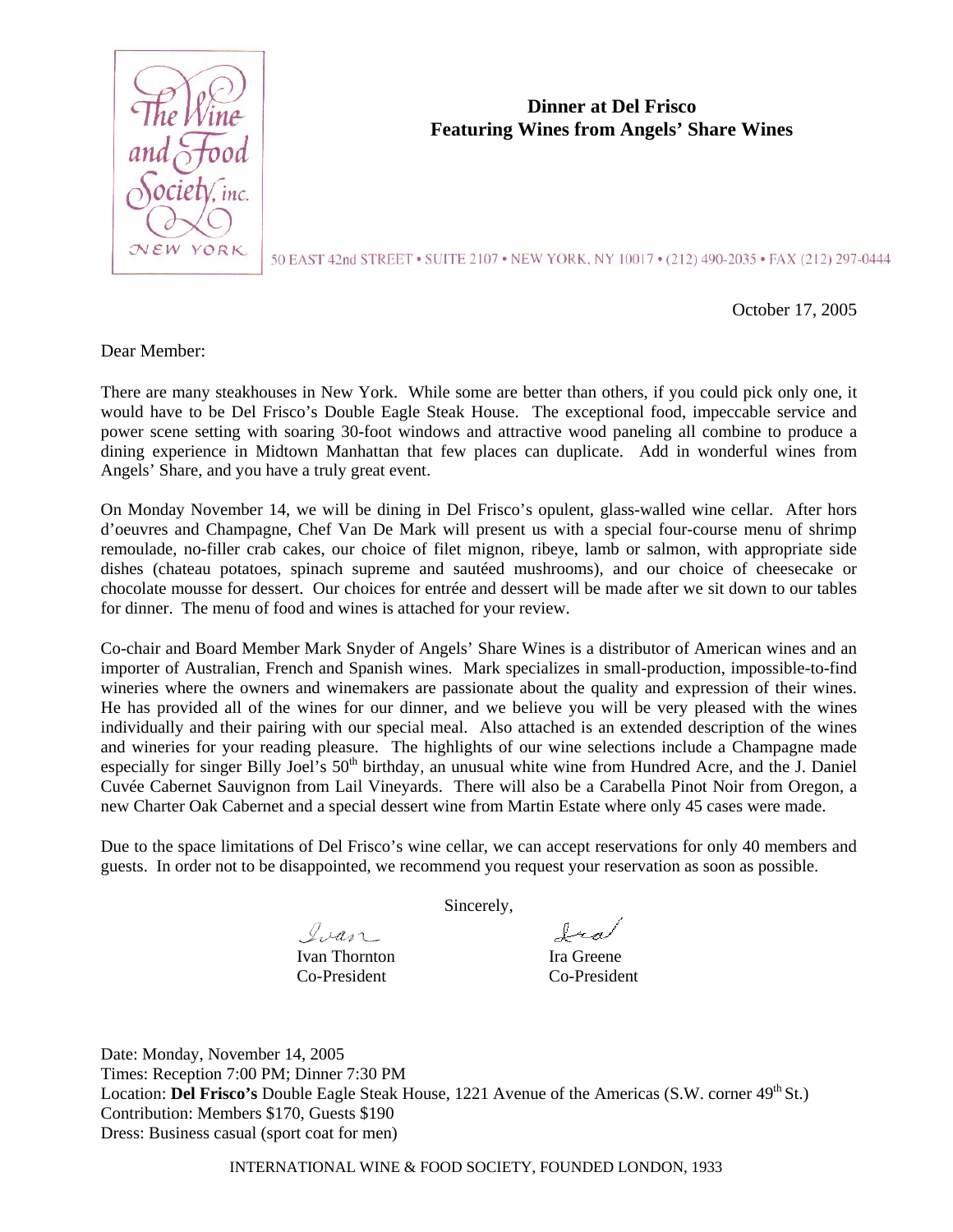**The Wine and Food Society, Inc., New York** 



**Dinner at Del Frisco's Double Eagle Steak House Featuring Wines from Angels' Share Wines** 

*Meeting #1061, Monday, November 14, 2005* 

 **Chairpersons: Mark Snyder and Ivan Thornton** 

**Special Thanks: Mark Snyder, Angels' Share Wines Robin & Erin Lail, Lail Vineyards** 

**Hors d'oeuvres**

*Tuna Tartare Bruschetta*

**Albert Le Brun Vieille France Brut Champagne "Billy Joel Cuvée" 1993** 

**First Appetizer** *Shrimp Remoulade* 

**Hundred Acre "Gold" White Wine Barossa Valley Australia and Napa Valley 2005** 

**Second Appetizer**

*Crab Cake with Cajun Lobster Sauce* 

**Carabella Vineyard Pinot Noir North Willamette Valley Oregon 2004** 

**Choice of Main Course Sides** Sides

*Salmon Filet* 

 *Filet Mignon, 8 oz. Chateau Potatoes Ribeye, 16 oz. Sautéed Mushrooms Lamb Chops* Spinach Supreme

**Lail Vineyards J. Daniel Cuvée Cabernet Sauvignon Napa Valley 2002 Charter Oak Winery Cabernet Sauvignon Napa Valley 2003** 

> **Choice of Dessert** *Cheesecake with Fresh Strawberries Chocolate Mousse*

**Martin Estate "Gold" Late Harvest Semillon Rutherford Napa Valley 2002** 

 **Executive Chef: Clarence Van De Mark Sommelier: David O'Day**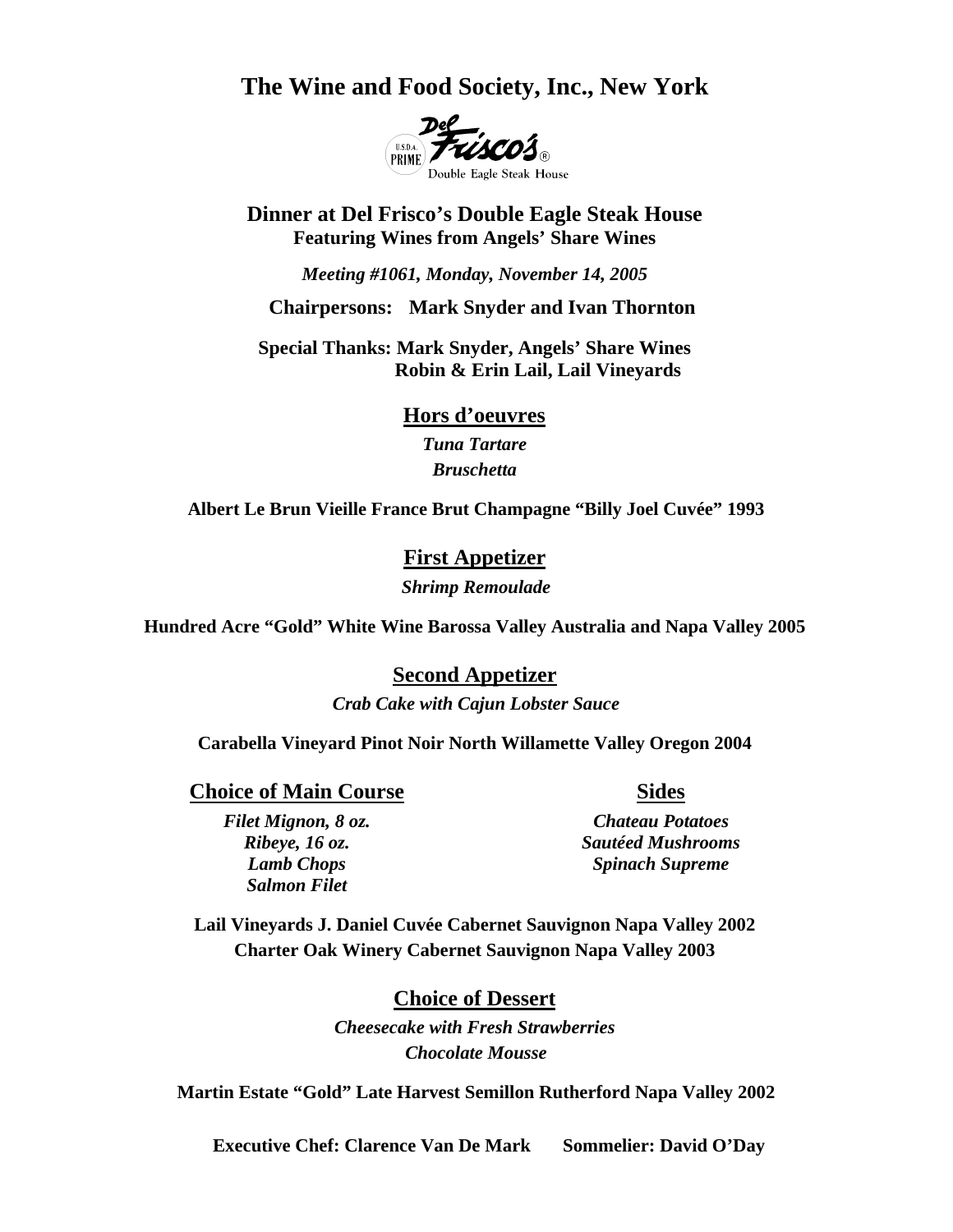# **The Wine and Food Society, Inc., New York**

# **Dinner at Del Frisco's Double Eagle Steak House Featuring Wines from Angels' Share Wines**

#### **Description of Wines Being Served**

#### **Albert Le Brun Vieille France Brut Champagne "Billy Joel Cuvée" 1993**

Owner: Le Brun family-owned champagne house founded in Avize in 1860 by Léon Le Brun Quik Facts: Special champagne made for singer Billy Joel's 50th birthday. *25 cases*

## **Hundred Acre "Gold" White Wine, 2005**

Winemaker/Owner: Jayson Woodbridge

Winemaker Consultant: Philippe Melka

Blend of Chardonnay, Gewürztraminer and Viognier from Barossa Valley, Australia Quik Facts: Hundred Acre also produces a cult Cabernet. Hundred Acre Gold was grown in the Barossa Valley, and the juice was shipped in containers at -20 degrees to Napa, where the wine was finished. The bottles contain tiny 24K gold leaf flakes (food grade). *1800 cases*

#### **Carabella Vineyard Pinot Noir, 2004**

Winemaker/Owner: Mike Hallock

100% Pinot Noir, Carabella Vineyard, North Willamette Valley, Oregon

Quik Facts: Mike Hallock is a one-man show. The vineyard is a 49-acre site on the Southeast side of Parrett Mountain. Mike understands how to make great wines! There are 6 different blocks of Dijon, Pommard, and Wadenswil clones. *350 cases*

## **Charter Oak Winery Napa Valley Cabernet Sauvignon, 2003**

Winemaker/Owner: Rob Fanucci

100% Cabernet Sauvignon, Stanton Vineyard and Diamond Mountain, Napa Valley Quik Facts: Doug Stanton farms Charter Oak Vineyard, down the street from Tra Vigne, the famous Napa bistro. Rob makes his wines (Cabernet and Zinfandel) in a small basement using techniques and tools handed down by his grandfather. *300 cases*

## **Lail Vineyards J. Daniel Cuvée Cabernet Sauvignon, Napa Valley, 2002**

Owners: Robin Lail Family

Winemaker: Philippe Melka (Hundred Acre, Bryant, Vineyard 29, Caldwell, etc) 100% Cabernet Sauvignon, Howell Mountain and Oakville, Napa Valley

Quik Facts: The Lail family has been producing wines in Napa Valley for five generations. Gustav Niebaum founded Inglenook in 1879 (now Niebaum-Coppola). His great-nephew was John Daniel, who was responsible for the famous Inglenook 'Cask Selections', and later purchased the Napanook Vineyard. John's daughter Robin Lail created the Dominus brand from that famous Napanook vineyard, along with her sister Marcia Smith and Christian Moueix of Chateau Petrus. Lail wines are extremely special, and the J. Daniel Cuvée is the 'flagship' wine of the Lail portfolio. *900 cases*

## **Martin Estate "Gold" Late Harvest Dessert Wine, 2002**

Winemaker/Owner: Greg Martin

100% Semillon, Rutherford, Napa Valley

Quik Facts: Greg Martin is extremely passionate about everything he does, especially winemaking. The Martin Estate was part of an original Mexican land grant (the "Caymus land grant") owned by George Yount and sold to H.H. Harris in 1870 for U.S. gold coins. A winery was constructed in 1877 and was used by Georges de Latour (of Beaulieu) in the early 1900's. Greg Martin purchased the property in 1996. Martin Estate Gold is a rich dessert wine. *45 cases*